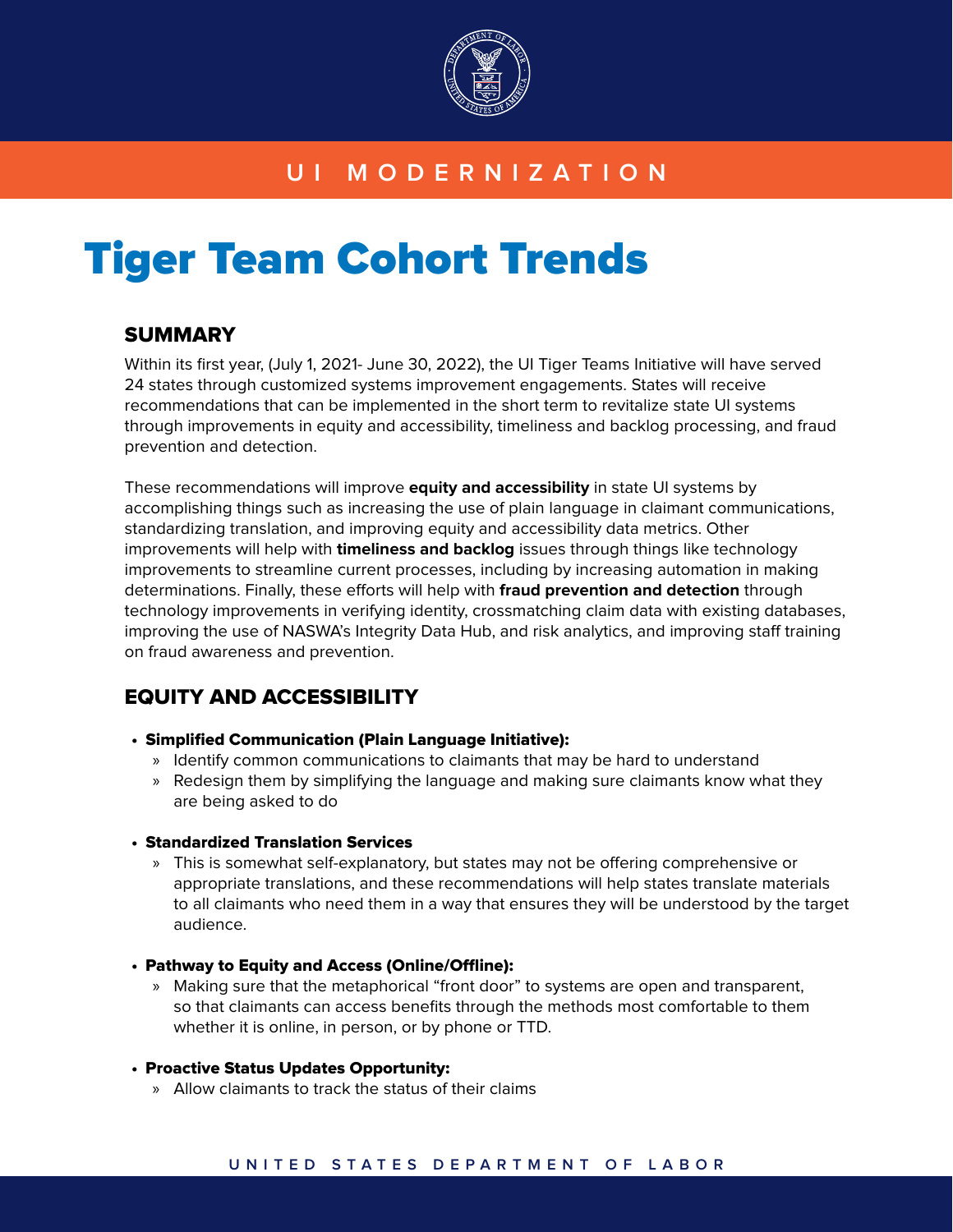» This will not only allow claimants to find out where they are in the process, but will free up staff resources from answering status questions to helping claimants with other questions

#### • Web Content Accessibility Guidelines (WCAG) Audit:

» This is a key protection to make sure that systems are accessible for people with disabilities.

#### • Equitability & Accessibility Data and Metrics:

- » Help states collect data to make sure that claimants of all demographics have equal access to benefits
- » Use this data to understand all the points in the system that claimants might get stuck to make sure that bottlenecks are addressed
- » Establish an Essential Impact Team to use this data to prioritize projects to fix bottlenecks

#### • Community Engagement:

» Establish partnerships with advocacy claimant-focused community-based organizations for multiple purposes that include, but not limited to, identification of pain points, communication outreach, and cultural competency

#### • Feedback Loops:

» Build on improving access and equity on a regular basis, including regular improvements from claimant-focused community groups and community members and claimants

# TIMELINESS AND BACKLOG

#### • Reduce Number of Contacts with Claimants:

- » Look for opportunities to reduce the number of contacts between state workforce agency staff and claimants and making sure those contacts are through efficient means while being mindful of customers' unique service needs
- » This includes making sure state agencies get the right information they need at the application process to make good decisions
- » Fund change management training and procedure manuals to help implement process changes

#### • Dynamic Fact Finding:

» Look for opportunities to set up systems to ask questions in a way that improve the "decision tree" so that it makes it easier for claimants to answer questions and also easier for those answers to provide the right amount of information to the state to process claims quickly

#### • Process Mapping:

» Removing inefficient process steps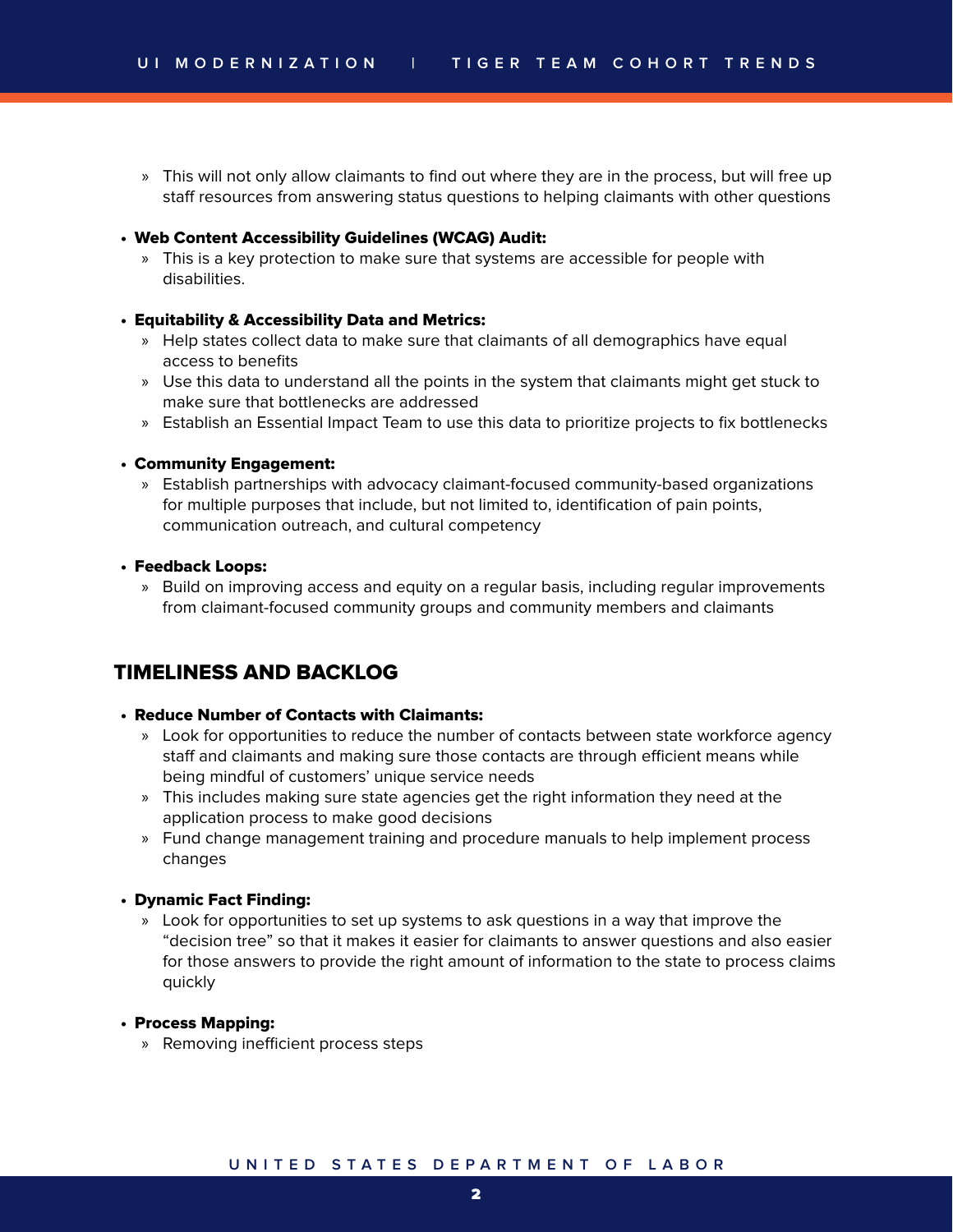#### • Robotic Process Automation:

» Perform process mapping to identify opportunities to automate parts of existing processes using Robotic Process Automation (RPA), allowing staff to focus on more critical tasks

#### • Automated Adjudications:

- » Review states' usage of automated adjudications and look for opportunities to expand them
- » In many cases, there is a "happy path" where automation can speed simple claims to free up resources to then also speed up more difficult decisions

#### • Optical Character Recognition and Intelligent Character Recognition:

- » Identify opportunities to incorporate technology solutions that convert handwritten text into digitized formats and automate document processing and routing
- » Re-engineer the adjudication, appeals, and benefit payment control processes to include these tools as means to reduce document management backlog and improve the timeliness of document routing

#### • Call Center Quality Assurance Software:

- » Provides Call Center staff with scripts/guidance throughout their calls and performance feedback such as accuracy of information and customer experience offered to claimants
- » Measures common inquiries and topics that can then be used to create new training materials, processes, and internal requirements
- » Use common inquiry information to improve services

# FRAUD PREVENTION AND DETECTION

#### • Identity Authentication (e.g., Device Identification & Reputation Technology):

- » Adopt Device Fingerprinting/Reputation Management often claimants apply via a device that technology can identify as belonging to that claimant. This can help narrow the population that needs to be more carefully scrutinized.
- » Tool focuses on establishing a combination of inputs to assist in the authentication of a user's identity during ongoing use with state UI systems; inputs may include:
	- Device identity (information from electronic devices (desktops, laptops, tablets & phones) hardware including multiple device-related characteristics including date/ time/language settings, operating system, browser, plug-ins, MAC address, etc.)
	- Behavioral identity (information from mouse movements, typing, web page navigation, etc.)
	- Digital identity (information from email, social media, etc.)
	- Real world identity (information from electronic databases such as credit/census records)
	- Phone number / audio identity

## **UNITED STATES DEPARTMENT OF LABOR**